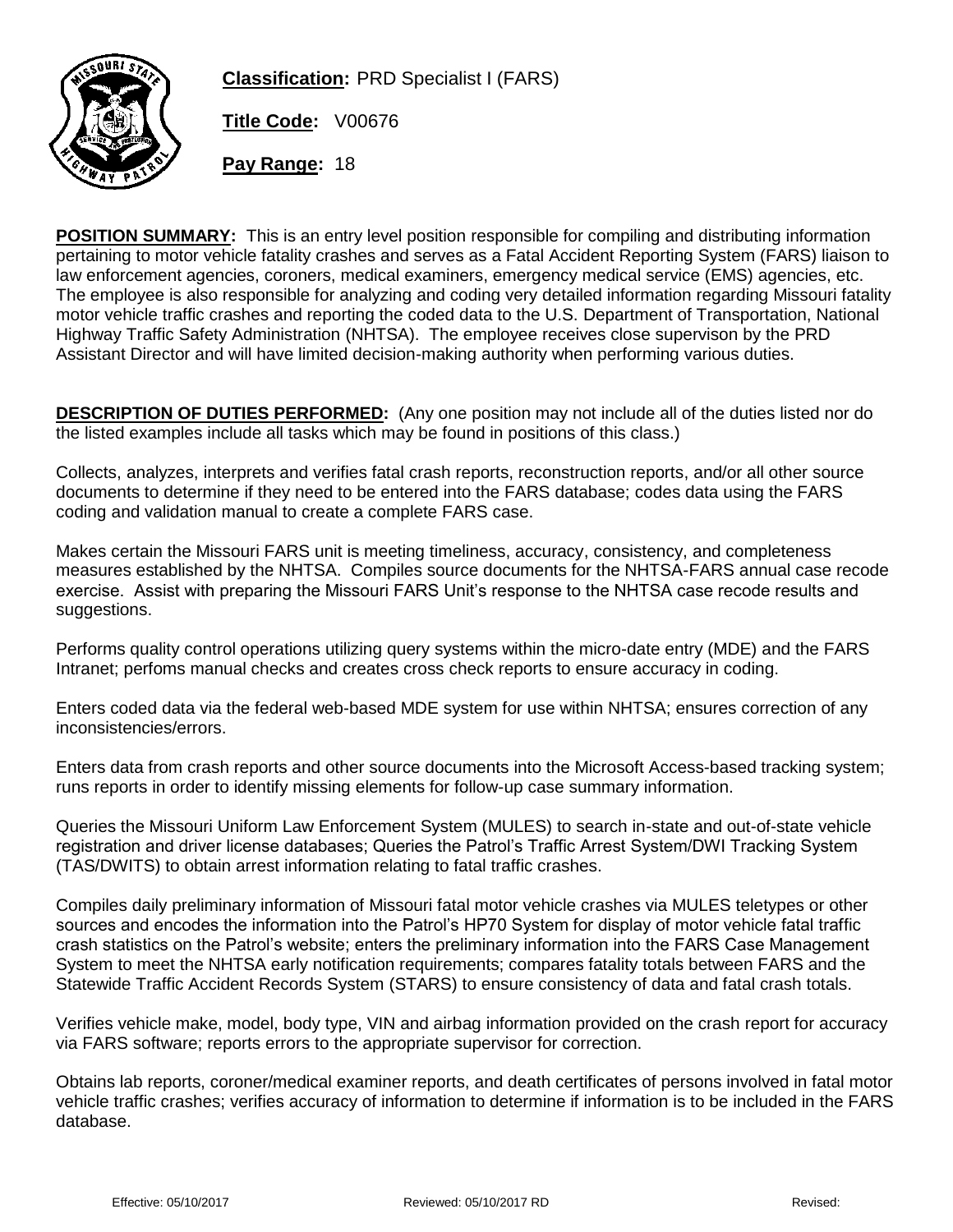## **Classification:** PRD Specialist I (FARS) **Page 2** Page 2

Analyzes heavy truck/bus fatal crashes to determine if they meet the criteria for studies conducted by USDOT, Federal Motor Carrier Safety Administration, and provides crash information to appropriate entity.

Reviews various reports and other data to obtain roadway information, crash location accuracy, EMS response time, EMS Agency and medical facility crash victim was transported to, cause of death, etc.; enters appropriate data from the reports into the FARS database as applicable.

May serve as an assistant Custodian of Records in absence of the director and assistant director by appearing in court when subpoenaed, processing requests for records, certifying traffic records as official copies of records kept as part of normal MSHP business, and controlling access to closed records.

Assists other state FARS units with their fatal crash coding and case processing upon request from the NHTSA. Assists other states with gleaning information from Missouri data sources for their fatal crash case processing.

Submits requests to Patrol troops and other agencies for corrected and or missing data regarding fatality crashes.

Collects and reviews information pertaining to specific causes of death to persons involving a motor vehicle, but do not meet the criteria of a motor vehicle crash, and encodes the information into the FARS MDE System.

Compiles statistical information and generates reports pertaining to fatal traffic crashers upon request.

Attends and participates in various workshops and training seminars (Annual FARS System-wide Training mandated by the NHTSA, Coroners/Medical Examiners Conference, etc.); serves on regional and national FARS panel discussions, as requested.

Performs various office duties (e.g., prepares correspondence for the director's signature, opens section mail, maintains records and files, etc.).

Operates standard office equipment (e.g., calculator, typewriter, personal computer, copy machine, facsimile machine, telephone, etc.).

Performs work-related travel, when required.

Performs other related work as assigned.

## **REQUIRED KNOWLEDGE, SKILLS, AND ABILITIES:** Knowledge of the FARS Coding and Validation Manual.

Knowledge of ANSI D16 Manual on Classification of Motor Vehicle Traffic Accidents.

Knowledge of web-based programs used in the collection and quality control of FARS data.

Knowledge of modern office practices, procedures, and equipment.

Knowledge of business English, spelling, and arithmetic.

Working knowledge of techniques and terms used in accident reconstruction.

Working knowledge of the Missouri Uniform Crash Report Preparation Manual.

Working knowledge of the Statewide Traffic Accident Records System (STARS).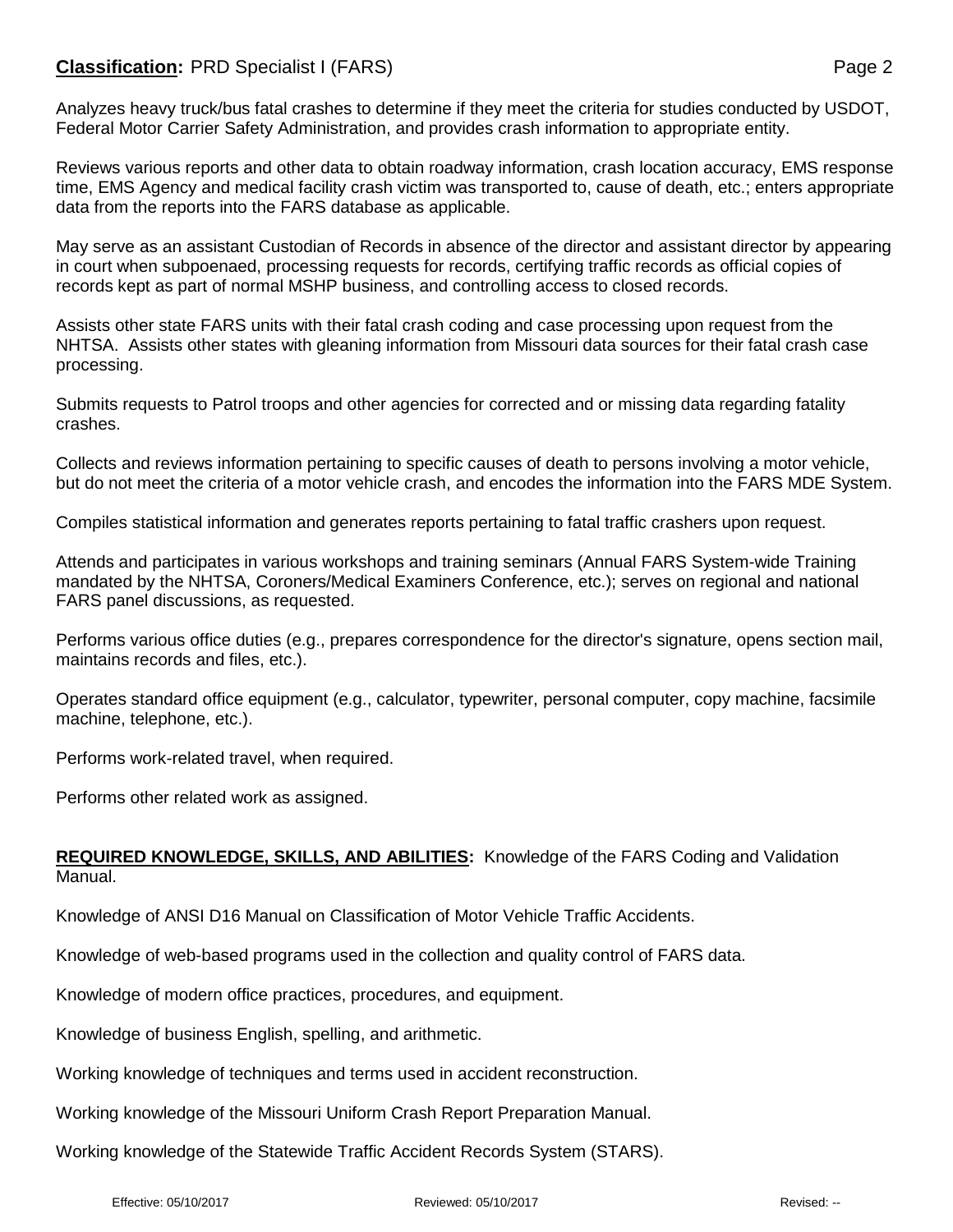## **Classification:** PRD Specialist I (FARS) **Page 3**

Working knowledge of the Missouri Uniform Law Enforcement System (MULES).

Working knowledge of Patrol's HP70 System.

Working knowledge of the Department of Revenue vehicle and driver record systems.

Knowledge of various forms of computer software (Excel, Outlook, Word, etc.).

Knowledge of applicable statistical concepts and methods used by the NHTSA-FARS.

Working knowledge of Traffic Arrest System/DWI Tracking System.

Ability to learn assigned tasks within a reasonable time, to adhere to prescribed routines, and to develop some skill in the operation of office appliances.

Ability to establish and maintain records and files (electronic and hardcopy).

Ability to understand and follow oral and written instructions.

Ability to work under pressure in order to produce a volume of work necessary to meet deadlines.

Ability to organize information and present it to a group in an understandable manner.

Ability to organize and plan work effectively.

Ability to multi-task and prioritize assignments.

Ability to compile and interpret statistical data.

Ability to work independently with little supervision.

Ability to think logically and to analyze and interpret problems assigned, particularly in the area of FARSrelated tasks.

Ability to make decisions in accordance with laws, policies, and regulations and apply these to work problems, issues and tasks.

Ability to perform work-related travel, when required.

Ability to operate basic office equipment as detailed in the description of duties.

Ability to handle restricted and confidential information in a professional manner and maintain the information as such.

Ability to communicate in English clearly and concisely, both orally and in writing.

Ability to establish and maintain harmonious working relations with others.

Ability to work with material that may be of a sexual nature relating to criminal activity (e.g., written material, photographs, and/or verbal language, etc.).

Ability to work hours as assigned.